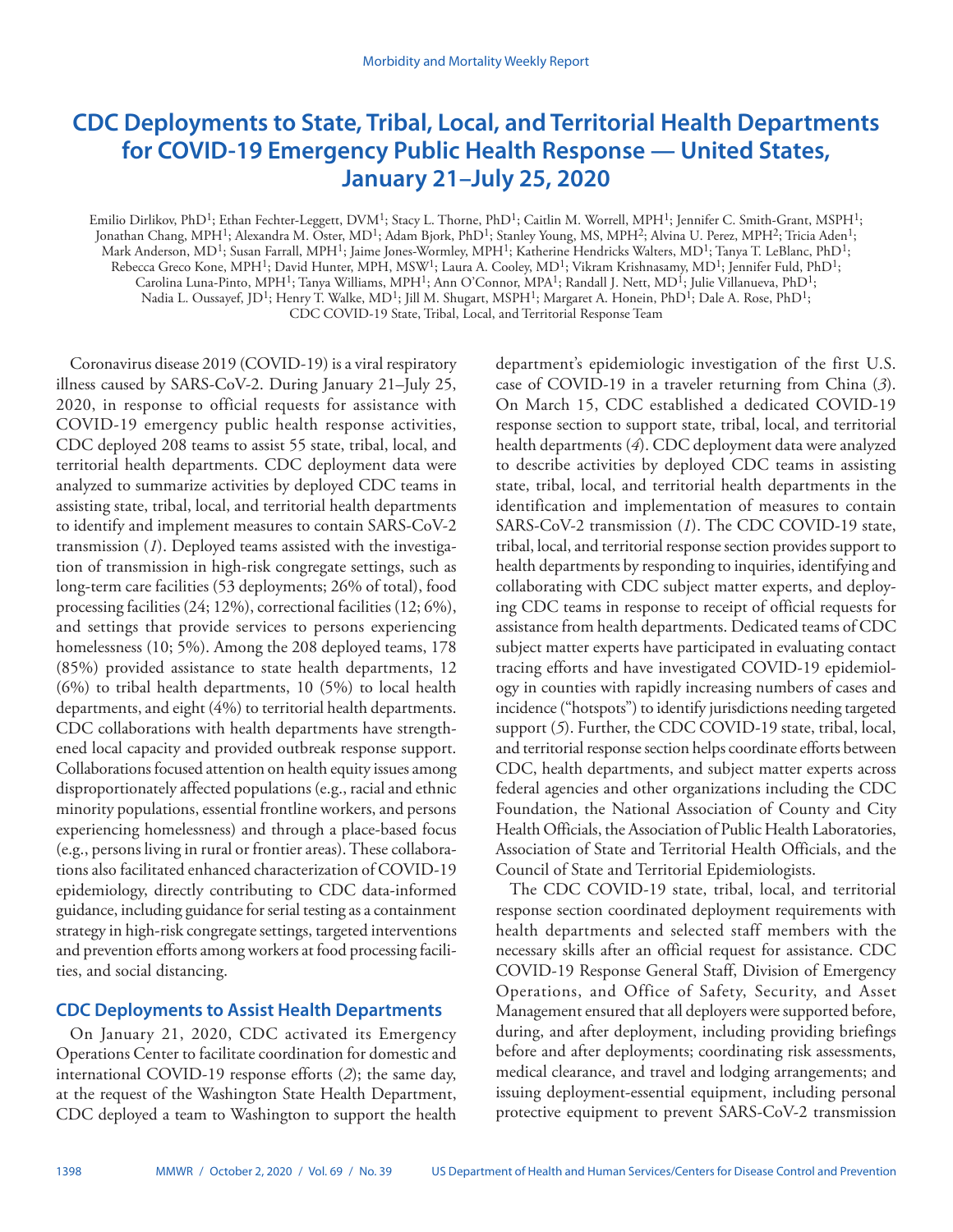during field deployments. Deployer feedback received during postdeployment debriefings were used to improve deployment processes and procedures for subsequent deployments.

During January 21–July 25, in response to official requests for assistance, 1,009 CDC staff members participated in 208 CDC deployment teams to assist 55 state, tribal, local, and territorial health departments with COVID-19 emergency public health response activities (Figure 1)\*; some persons deployed multiple times. Trends in the deployment of CDC teams generally followed trends in national COVID-19 case counts. The number of deployed field teams per week increased during January–April and declined during May–June; however, from mid-June to July 25, the number of deployed teams increased (Figure 2).

Among 168 (81%) teams that had completed deployment by July 25, the mean deployment duration was 20 days (range 1–89 days) (Table). Among the remaining 40 teams deployed as of July 25, duration of deployment ranged from 1–146 days; several teams were providing sustained epidemiologic support. Among the 208 teams deployed following official requests for assistance, 178 (85%) provided assistance to state health departments, 12 (6%) to tribal health departments, 10 (5%) to local health departments, and eight (4%) to territorial health departments.

Because state, tribal, local, and territorial health departments could request assistance with a range of public health activities, deployed team members possessed diverse technical skills and expertise, and a single team could provide technical assistance in multiple areas. The top five areas of technical assistance provided by deployed teams were the following: 1) epidemiologic support (144 teams; 69%), 2) infection prevention and control in health care settings (77; 37%), 3) health communications  $(37; 18\%), 4$  community mitigation  $(36; 17\%)$ , and 5) occupational safety and health (31; 15%). Some deployed CDC teams provided subject matter expertise in investigation

**FIGURE 1. Location of deployments\* by CDC staff members to state, tribal, local, and territorial health departments — United States, January 21–July 25, 2020**



**Abbreviations:** DC = District of Columbia; NMI = Northern Mariana Islands; PR = Puerto Rico; USVI = U.S. Virgin Islands.

\* 726 CDC staff members deployed on 208 teams, as part of 1,009 total deployments (individual staff members could deploy more than one time).

<sup>\*</sup>Includes both in-field and remote deployments and does not include CDC staff members deployed to U.S. quarantine stations and airports, repatriations centers, or as part of outbreak response on cruise ships.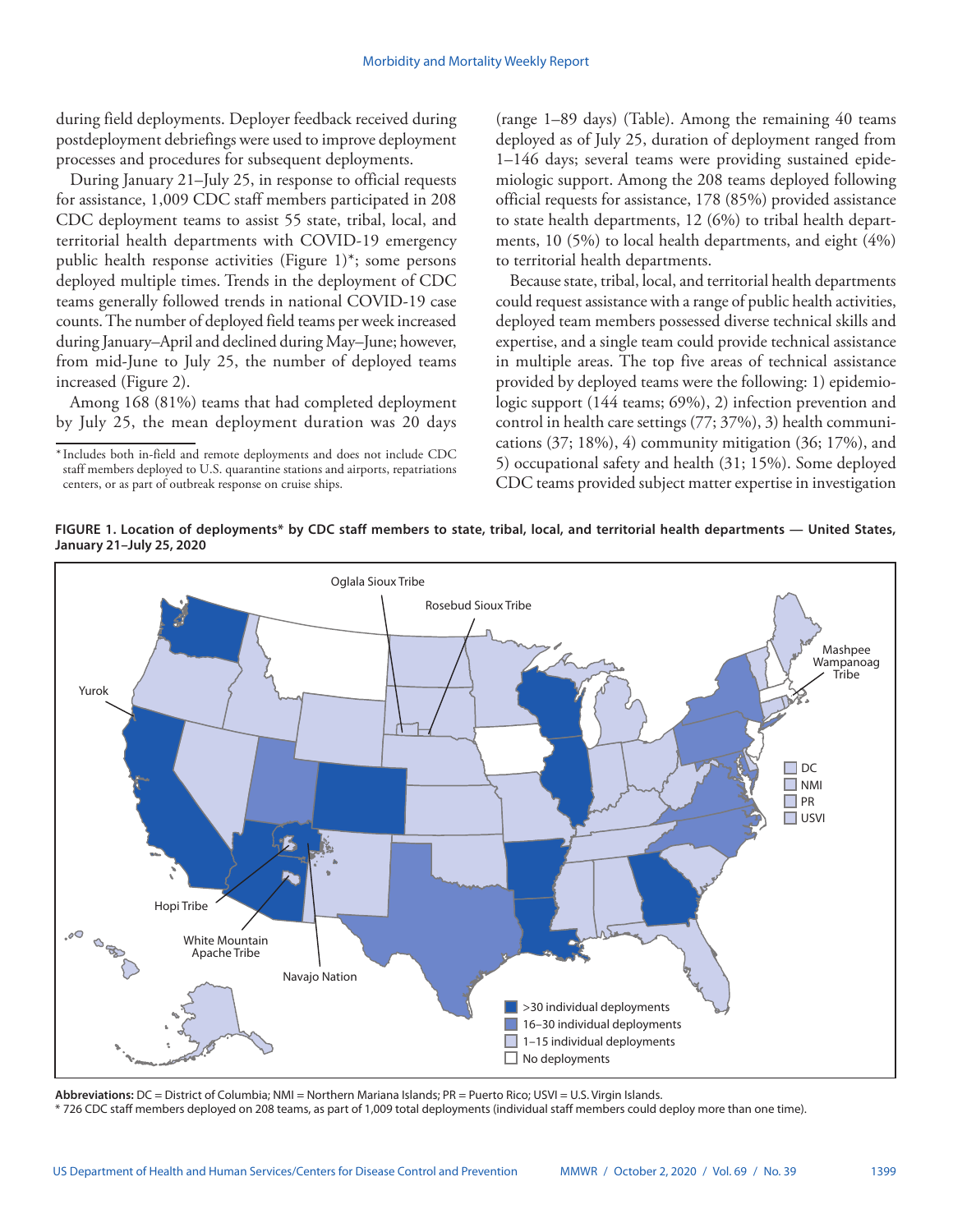



**Abbreviation:** COVID-19 = coronavirus disease 2019.

\* Does not include deployments to U.S. quarantine stations and airports, repatriations centers, as part of outbreak response on cruise ships, or other response teams.

and mitigation of SARS-CoV-2 transmission in high-risk congregate settings, which often include populations at increased risk for severe COVID-19–associated outcomes, such as longterm care facilities (53 teams; 26%), food processing facilities (24 teams; 12%), correctional facilities (12; 6%), and settings that provide services to persons experiencing homelessness (10; 5%). Knowledge, attitudes, and practices surveys helped involve community members in identifying barriers to services, difficulties experienced when trying to follow prevention actions, and preferred communication channels. Aligned with CDC's COVID-19 health equity strategy,† some teams focused attention on supporting local officials in describing health equity issues, such as describing SARS-CoV-2 transmission among disproportionately affected racial and ethnic minority populations, essential frontline workers, persons experiencing homelessness, as well as through a place-based focus, such as responding to COVID-19 outbreaks in rural communities and frontier areas. Twenty-eight (13%) teams deployed specifically to assist in addressing SARS-CoV-2 transmission among racial and ethnic minority groups, including supporting tribal health departments and those focused on COVID-19 among migrant farm workers.

Because CDC staff members could deploy more than once, the 1,009 CDC staff member deployments included 726 individual CDC staff members. Overall, 516 (71%) staff members deployed once, 156 (21%) deployed twice, and 54 (8%) deployed three or more times. Among the 1,009 individual deployments, the top four primary deployer roles were epidemiologic support (422; 42%), leadership (137; 14%), infection prevention and control (88; 9%), and clinical support (65; 6%); additional primary deployer roles included data science, laboratory science, health communications and community outreach, occupational safety and health, coordination, veterinary science, and behavioral science. Deployed CDC staff members helped increase local capacity by assisting with developing data collection instruments, conducting trainings on COVID-19 case investigation and contact tracing, and providing support to improve public health information technology systems.

## **Discussion**

CDC continues to respond to official requests for assistance from state, tribal, local, and territorial health departments toward supporting COVID-19 emergency public health response activities, including through the deployment of CDC staff members. CDC deployments were responsive to evolving public health needs, as reflected by similar trends in number of deployed teams and reported national case counts. Approximately 700 CDC staff members deployed, and approximately one half of individual deployments were completed by staff members who had deployed more than once. On average,

<sup>†</sup> [https://www.cdc.gov/coronavirus/2019-ncov/downloads/community/CDC-](https://www.cdc.gov/coronavirus/2019-ncov/downloads/community/CDC-Strategy.pdf)[Strategy.pdf](https://www.cdc.gov/coronavirus/2019-ncov/downloads/community/CDC-Strategy.pdf).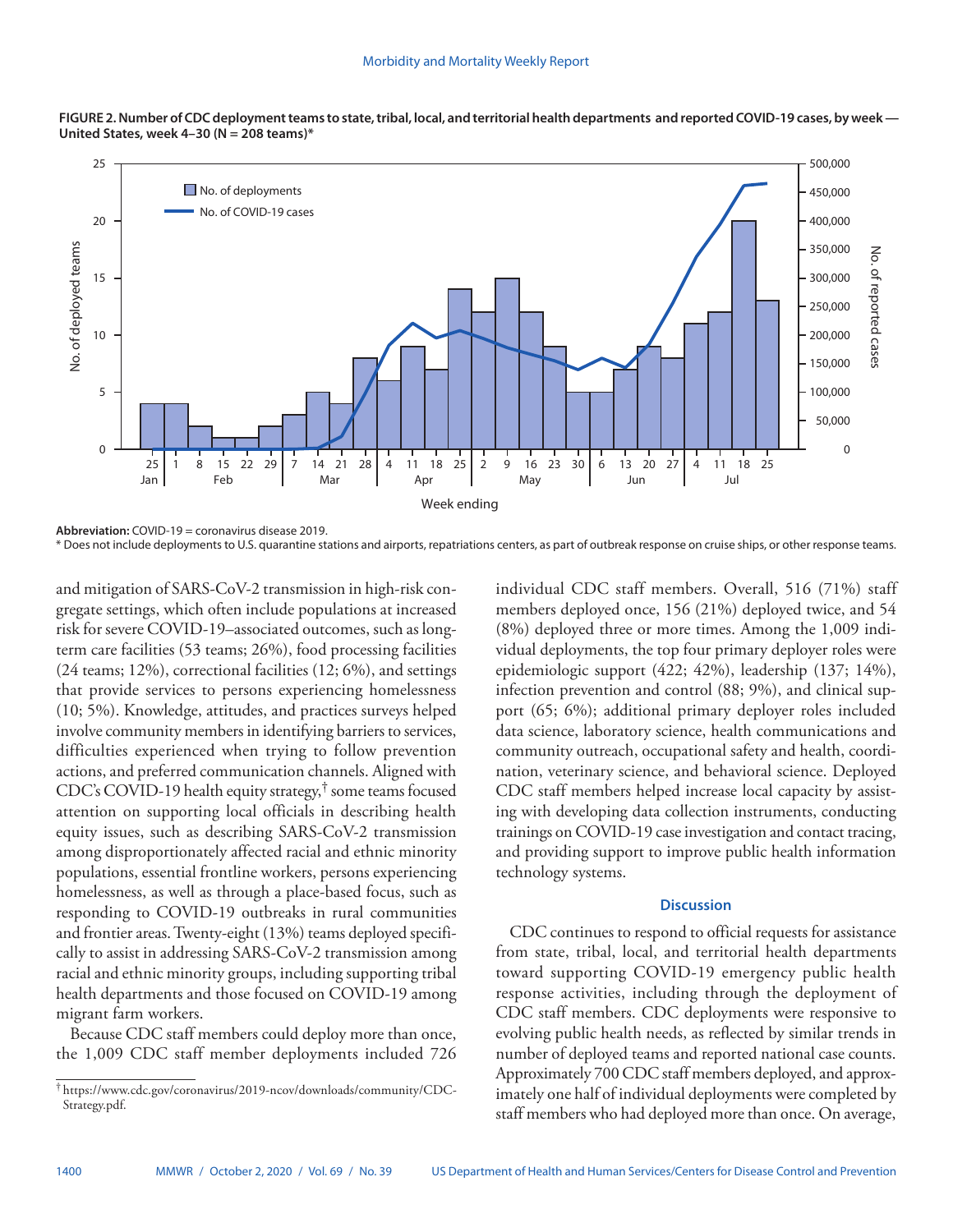**TABLE. Summary of CDC deployment teams\* and staff members to state, tribal, local, and territorial health departments for COVID-19 emergency public health response — United States, January 21– July 25, 2020**

| Characteristic                                                                                                                 | No. (%)                     |
|--------------------------------------------------------------------------------------------------------------------------------|-----------------------------|
| <b>Total teams</b>                                                                                                             | 208 (100)                   |
| Team deployment duration, mean days (range)<br>Completed deployment (168 teams)<br>Currently deployed as of July 25 (40 teams) | $20(1-89)$<br>$48(1 - 146)$ |
| Teams by jurisdiction type                                                                                                     |                             |
| <b>State</b>                                                                                                                   | 178 (85)                    |
| Tribal                                                                                                                         | 12(6)                       |
| Local                                                                                                                          | 10(5)                       |
| <b>Territorial</b>                                                                                                             | 8(4)                        |
| Teams by types of technical assistance provided <sup>†</sup>                                                                   |                             |
| Epidemiology                                                                                                                   | 144 (69)                    |
| Infection prevention and control in health care settings                                                                       | 77 (37)                     |
| <b>Health communications</b>                                                                                                   | 37(18)                      |
| Community mitigation                                                                                                           | 36(17)<br>31(15)            |
| Occupational safety and health<br>Laboratory                                                                                   | 21(10)                      |
| Surge support                                                                                                                  | 9(4)                        |
| Information technology                                                                                                         | 8(4)                        |
| Teams that assisted with investigating transmission in high-risk                                                               |                             |
| congregate settings                                                                                                            |                             |
| Total <sup>§</sup>                                                                                                             | 87 (42)                     |
| Long-term care facilities                                                                                                      | 53 (26)                     |
| Food processing facilities                                                                                                     | 24 (12)                     |
| <b>Correctional facilities</b>                                                                                                 | 12(6)                       |
| Settings that provide services to persons experiencing<br>homelessness                                                         | 10(5)                       |
| Deployed staff members*                                                                                                        |                             |
| Total individual deployments                                                                                                   | 1,009                       |
| Total individual CDC staff members who deployed                                                                                | 726                         |
| No. of times individual staff members deployed <sup>¶</sup>                                                                    |                             |
| 1                                                                                                                              | 516 (71)                    |
| $\overline{2}$                                                                                                                 | 156 (21)                    |
| 3                                                                                                                              | 40(6)                       |
| 4                                                                                                                              | 9(1)                        |
| 5                                                                                                                              | 5(1)                        |

teams deployed for nearly 3 weeks, and several teams provided more sustained support.

Collaborations between health departments and CDC have provided critical information for developing new or revised national guidance including improved mitigation strategies ([https://www.cdc.gov/coronavirus/2019-ncov/communica](https://www.cdc.gov/coronavirus/2019-ncov/communication/guidance-list.html)[tion/guidance-list.html\)](https://www.cdc.gov/coronavirus/2019-ncov/communication/guidance-list.html). For example, CDC and health departments developed and implemented the use of serial testing as a successful containment strategy, which was used to interrupt transmission in long-term care facilities in Washington§ (*6*), in correctional and detention facilities in Louisiana¶ (*7*), and among residents and staff members of homeless shelters in Washington\*\* (*8*). Multijurisdictional support helped describe **TABLE. (***Continued***) Summary of CDC deployment teams\* and staff members to state, tribal, local, and territorial health departments for COVID-19 emergency public health response — United States, January 21–July 25, 2020**

| Characteristic                                           | No. (%)  |
|----------------------------------------------------------|----------|
| Primary deployer role among total individual deployments |          |
| Epidemiologic support                                    | 422 (42) |
| Leadership**                                             | 137 (14) |
| Infection prevention and control                         | 88 (9)   |
| Clinical support <sup>††</sup>                           | 65(6)    |
| Data science                                             | 59(6)    |
| Laboratory science                                       | 47(5)    |
| Health communications and community outreach             | 46(5)    |
| Subject matter expertise <sup>§§</sup>                   | 36(4)    |
| Occupational safety and health                           | 31(3)    |
| Coordination                                             | 28(3)    |
| Veterinary science                                       | 11(1)    |
| Behavioral science                                       | 12(1)    |
| Other <sup>11</sup>                                      | 27(3)    |

**Abbreviation:** COVID-19 = coronavirus disease 2019.

\* Deployments through CDC COVID-19 health department response section. Does not include deployments to U.S. quarantine stations and airports, repatriations centers, as part of outbreak response on cruise ships, or other response teams. Some individual CDC staff members were deployed more than once.

† Deployed teams provided a diversity of technical assistance, and a single team could assist with more than one area of technical assistance.

<sup>§</sup> Total differs from sum of all high-risk congregate settings because some teams worked in multiple high-risk congregate settings.

¶ Percent represents percentage of total CDC staff members who deployed.

\*\* Leadership includes staff members with any deployment roles listed as "Senior," "Lead," "Deputy," "Team Lead," "Co-Lead," or "Deputy Lead," with leadership staff member classification superseding all other classifications.

 $^{\dagger\dagger}$  Clinical support includes staff members who were physicians, nurses, or pharmacists who were not listed with an alternate primary deployer role.

<sup>§§</sup> Subiect matter expertise includes staff members with any deployment roles listed as "SME," "Specialist," and deployments under COVID-19 Resource Assistance Field Team and Centers for Medicare & Medicaid Services teams.

¶¶ Other includes staff members listed as vessel sanitation, technical assistance, focus groups, and individual deployments that could not otherwise be  $classified (n = 23)$ .

the need for targeted interventions and prevention efforts among workers at food processing facilities, including an analysis of COVID-19 cases among meat and poultry processing facility workers in 23 states that found that among cases with race/ethnicity reported, 87% occurred among racial or ethnic minorities†† (*9*). More generally, deployed teams assisted health departments conduct epidemiologic investigation after outbreaks associated with social gatherings, such as cases and deaths resulting from transmission at two family gatherings in Chicago (*10*); the results of these investigations helped support and refine CDC COVID-19 recommendations on social distancing. The impact of collaborations extends beyond health agencies. For example, on April 2, the Centers for Medicare & Medicaid Services and CDC issued guidance to implement universal testing of long-term care facility residents, covered

<sup>§</sup> [https://www.cdc.gov/longtermcare/index.html.](https://www.cdc.gov/longtermcare/index.html) ¶ [https://www.cdc.gov/coronavirus/2019-ncov/community/correction](https://www.cdc.gov/coronavirus/2019-ncov/community/correction-detention/guidance-correctional-detention.html)[detention/guidance-correctional-detention.html](https://www.cdc.gov/coronavirus/2019-ncov/community/correction-detention/guidance-correctional-detention.html).

<sup>\*\*</sup> [https://www.cdc.gov/coronavirus/2019-ncov/community/homeless-shelters/](https://www.cdc.gov/coronavirus/2019-ncov/community/homeless-shelters/plan-prepare-respond.html) [plan-prepare-respond.html.](https://www.cdc.gov/coronavirus/2019-ncov/community/homeless-shelters/plan-prepare-respond.html)

<sup>††</sup> [https://www.cdc.gov/coronavirus/2019-ncov/community/organizations/](https://www.cdc.gov/coronavirus/2019-ncov/community/organizations/meat-poultry-processing-workers-employers.html) [meat-poultry-processing-workers-employers.html](https://www.cdc.gov/coronavirus/2019-ncov/community/organizations/meat-poultry-processing-workers-employers.html).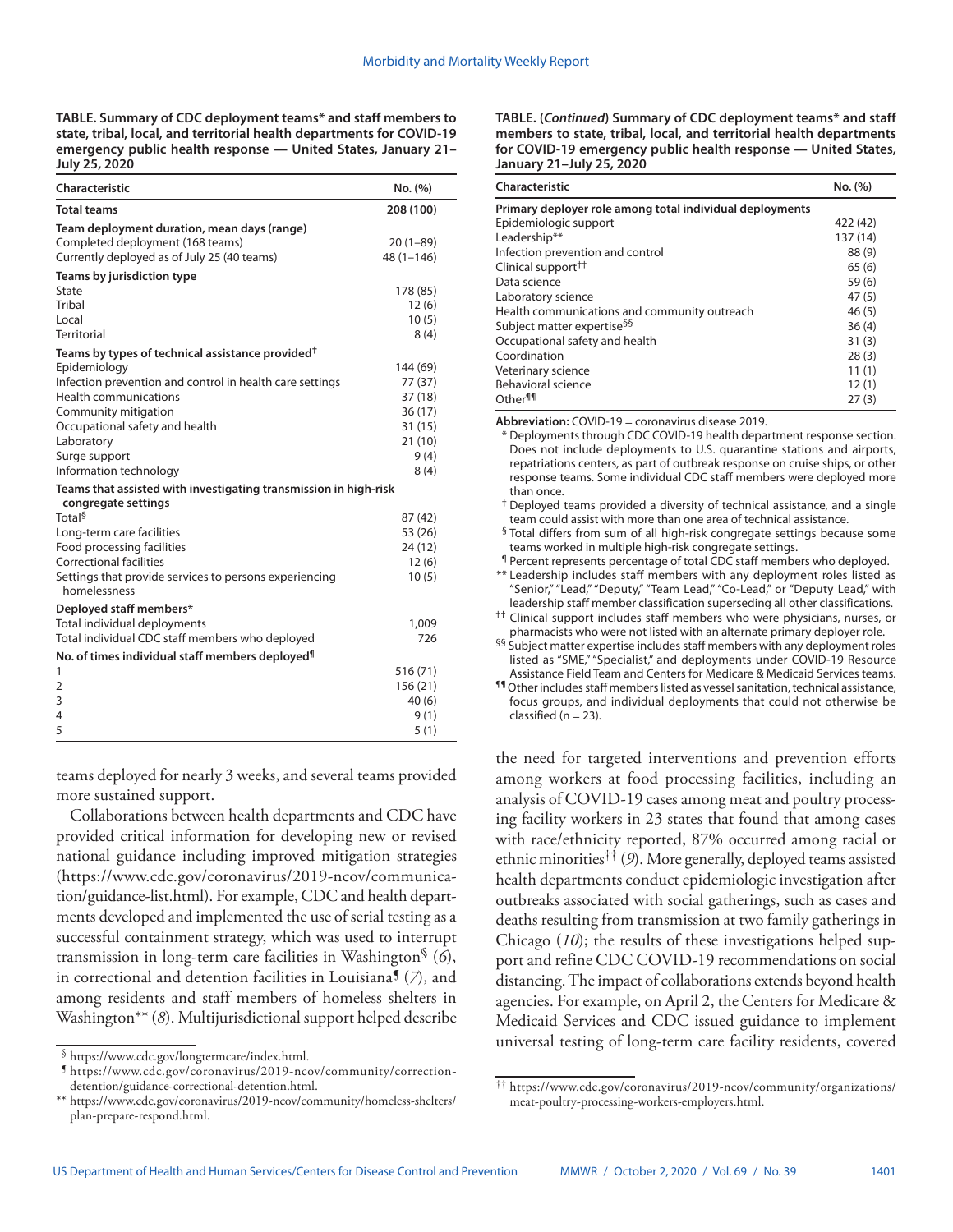#### **Summary**

### What is already known about this topic?

As part of the COVID-19 emergency public health response, CDC deploys field teams upon request to assist state, tribal, local, and territorial health departments.

#### What is added by this report?

As of July 25, 2020, CDC had deployed 208 teams to assist 55 state, tribal, local, and territorial health departments. Teams worked with local counterparts to address transmission in high-risk settings, including long-term care facilities (26%), food processing facilities (12%), correctional facilities (6%), and settings providing services to persons experiencing homelessness (5%).

#### What are the implications for public health practice?

CDC collaborations with health departments have strengthened local capacity, assisted with outbreak response, and directly contributed to data-informed guidance, benefiting local and national response efforts.

through Medicare, as an effective containment strategy, based on collaborative work between CDC and health departments, including in King County, Washington§§ (*6*). On July 30, Tyson Foods, the world's second largest processor of chicken, beef, and pork, announced it would expand weekly COVID-19 testing and symptom monitoring among employees as part of a nationwide strategy to contain infections, per CDC guidance<sup>99</sup> and after data analysis conducted in collaboration with 23 state health departments (*9*). Among 90 total COVID-19–related reports published in *MMWR* up to the August 28th issue, 30 (33%) resulted from these deployments.

The findings in this report are subject to at least two limitations. First, deployment data could be subject to data quality issues, despite regular data reviews and a full review of individual deployment data for this report. Second, this report describes deployments through the CDC COVID-19 state, tribal, local, and territorial response section. Health departments were also supported by other CDC COVID-19 response sections, as well as by CDC staff members already working within state, tribal, local, and territorial departments of health, such as Career Epidemiology Field Officers, Public Health Associates,\*\*\* and Epidemic Intelligence Service Officers.††† In addition, during January 17–July 25, 2020, CDC deployed 513 staff members to U.S. quarantine stations and airports as well as 159 staff members to support repatriation missions.<sup>§§§</sup>

As the COVID-19 pandemic continues, ongoing collaboration between health departments and CDC will aim to strengthen local capacity, assist with outbreak response, and, as new evidence emerges, directly contribute to data-informed guidance that will benefit local and national response efforts.

## **Acknowledgments**

Staff members of state, tribal, local, and territorial health departments across the United States for their partnership with CDC; Division of Emergency Operations and Office of Safety; Security, and Asset Management; CDC COVID-19 Infection Prevention and Control Response Team; CDC COVID-19 Workers Safety Response Team; CDC COVID-19 Community Intervention Response Team; CDC COVID-19 Epidemiologic Response Team; National Institute for Occupational Safety and Health, CDC.

# **CDC COVID-19 State, Tribal, Local, and Territorial Response Team**

Noelle Anderson, CDC; David Bang, CDC; Terrika Barham, CDC; Shaliondel Benton, CDC; Amy Blain, CDC; Mary Boyd, CDC; Bruce Bradley, CDC; Shakia Bright, CDC; Michael Bruce, CDC; Victor Cabada, CDC; Georgina Castro, CDC; Dena Cherry-Brown, CDC; Erik Coleman, CDC; Janet Cowins, CDC; Pamela Craig, CDC; Johnni Daniel, CDC; Darlene Davis, CDC; Stacy De, CDC; Naomi Drexler, CDC; Jessica Dull, CDC; Sherry Farr, CDC; Phillip Finley, CDC; Karrie Finn, CDC; Denise Freeman, CDC; Corinne Fukayama, CDC; Nicole Gaarenstroom, CDC; Micha Ghertner, CDC; Maleeka Glover, CDC; Gail Grant, CDC; Sean Griffing, CDC; DeMoncheri Harris, CDC; Diane Harris, CDC; Nikki Hayes, CDC; Seung Hee, CDC; Corey Henry, CDC; Donna Henry, CDC; Janine Hines, CDC; Amy Hudson, CDC; Kashif Iqbal, CDC; Jennifer Isenberg, CDC; Mary Jenkins, CDC; Charlotte Kabore, CDC; Sandor Karpathy, CDC; Daphne Kennebrew, CDC; Karen Kun, CDC; Ryan Lash, CDC; Rene Lavinghouze, CDC; Rachel Leavitt, CDC; Sooji Lee, CDC; Eva Leidman, CDC; Oscar Leon, CDC; Sarah Leonard, CDC; Garry Lowry, CDC; Elizabeth Lundeen, CDC; Mechele Lynch, CDC; Michon Mabry, CDC; Jana Manning, CDC; Kelsey McCall, CDC; Henraya McGruder, CDC; Sarah Merkle, CDC; Jenna Meyer, CDC; Patrick Moonan, CDC; Jazmyn Moore, CDC; Pamelian Norwood, CDC; Seseni Nu, CDC; John Oeltmann, CDC; Krishna Palipudi, CDC; Monica Parise, CDC; Ritchard Parry, CDC; Abrienne Patta, CDC; Chandra Pendergraft, CDC; Kristen Pettrone, CDC; Heidi Pfeifer, CDC; Tracy Powell, CDC; Nykiconia Preacely, CDC; Yanping Qi, CDC; Jessica Ricaldi, CDC; Regina Richardson-Moore, CDC; LaShonda Roberson, CDC; Sergio Rodriguez, CDC; Tomas Rodriguez, CDC; Andrew Ruiz, CDC; Sharon Saydah, CDC; Abdoulie Senesie, CDC; Connie Sexton, CDC; Shari Shanklin, CDC; Christopher Sieradzki, CDC; Amberia Simpson, CDC; De'Lisa Simpson, CDC; Stephanie Snodgrass, CDC; Lisa Speissegger, CDC; Alisa Spieckerman, CDC; Danielle Stollar, CDC; Nimalie Stone, CDC; Brittany Sunshine, CDC; Philana Swann, CDC; Rezwana Uddin, CDC; Diana Valencia, CDC; Chastity Walker, CDC; Malaika Washington, CDC; Seh Welch, CDC; Shawna Williams, CDC;

<sup>§§</sup> [https://www.cms.gov/files/document/4220-covid-19-long-term-care-facility](https://www.cms.gov/files/document/4220-covid-19-long-term-care-facility-guidance.pdf)[guidance.pdf.](https://www.cms.gov/files/document/4220-covid-19-long-term-care-facility-guidance.pdf) ¶¶ [https://www.meatpoultry.com/articles/23549-tyson-expanding-covid-19-](https://www.meatpoultry.com/articles/23549-tyson-expanding-covid-19-testing-monitoring-as-part-of-nationwide-strategy)

[testing-monitoring-as-part-of-nationwide-strategy](https://www.meatpoultry.com/articles/23549-tyson-expanding-covid-19-testing-monitoring-as-part-of-nationwide-strategy).

<sup>\*\*\*</sup> [https://www.cdc.gov/phap/index.html.](https://www.cdc.gov/phap/index.html) ††† [https://www.cdc.gov/eis/index.html.](https://www.cdc.gov/eis/index.html) §§§ <https://www.cdc.gov/coronavirus/2019-ncov/php/open-america/staffing.html>.